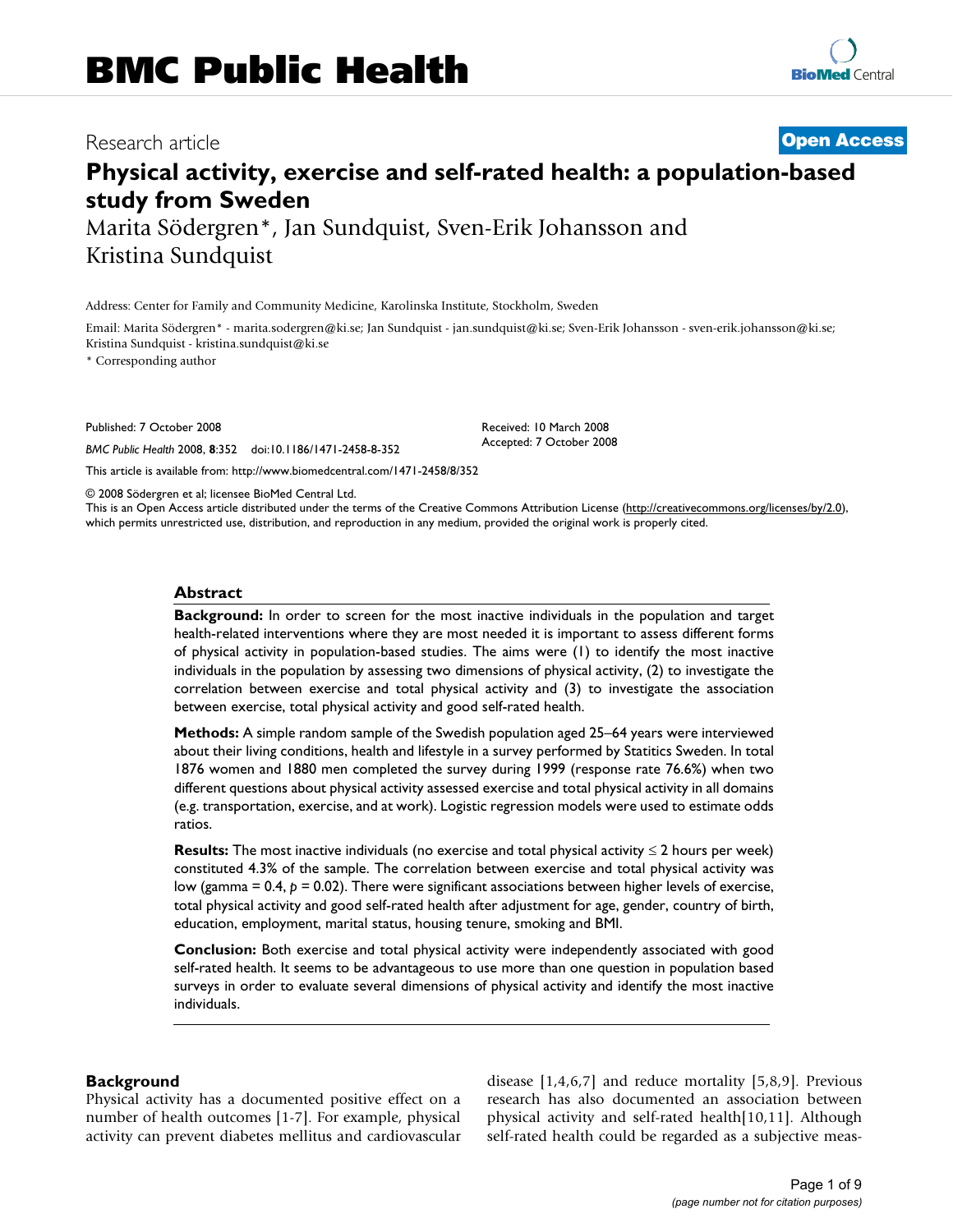ure, it is a powerful predictor of morbidity and mortality [12-15]. It can also be used for cross-cultural comparisons [16].

Physical activity is often measured as physical activity during leisure-time, i.e. exercise.

Exercise is defined as "a specific type of physical activity that is planned, structured and repeatedly done to improve or maintain physical fitness, whereas the definition of physical activity is "any bodily movement produced by skeletal muscles that result in energy expenditure" [17]. The positive effects of physical activity can be gained in different ways and do not necessarily include exercise. An important limitation in studies where only exercise has been assessed is that physical activities in other domains have not been taken into account. In order to obtain a better understanding of physical activity patterns among individuals and populations it is therefore important to assess the total amount of physical activity or physical activity obtained in all domains, including exercise, physical activity at work, physical activity during transportation and household-related activities. This is particularly important in order to screen for the most inactive individuals so that health-related interventions can be targeted where they are most needed[18]. Previous studies suggest that the largest health benefits of increasing the level of physical activity can be expected among those that are most inactive [19-21].

The first aim of the present study was to identify the most inactive individuals in the population by assessing two dimensions of physical activity: exercise and total physical activity. The second aim was to investigate the correlation between exercise and total physical activity. The third aim was to investigate the association between self-rated health and the two assessments of physical activity after adjustment for the independent variables age, gender, country of birth, education, employment, marital status, housing tenure and the lifestyle factors smoking and body mass index (BMI).

# **Methods**

Statistics Sweden (the Swedish government-owned statistics bureau) has performed an annual survey of the adult Swedish population since 1975. Participants are interviewed face-to-face by trained interviewers about their living conditions, including questions about health and health-related conditions, welfare and lifestyle. The participants in the present study were part of that survey and consisted of a simple random sample representative of the Swedish population aged 25–64 years in 1999. Only participants from the year 1999 were included because this year was the only year when two different questions about physical activity assessed both exercise and total physical

activity in all domains. The other years in the annual survey includes only one question about physical activity which is an assessment only of exercise (see below). A total of 3756 (1876 women and 1880 men) aged 25–64 completed the survey during 1999. The response rate was 76.6%. Participants aged 25–64 were selected because the focus of the present study was on individuals in working ages.

# *Dependent variable*

*Good self-rated health* was based on the question: "How would you describe your general health?" There were five response alternatives: "very good", "good", "fair", "poor", and "very poor". Those who answered that their general health was "very good" or "good" were considered as having good self-rated health.

# *Independent variables*

The present study used two survey questions to assess physical activity. The first survey question about physical activity reflected the frequency of exercise and the second question reflected the total amount of physical activity in all domains.

*Exercise* was assessed by asking the participants how often they exercise during their leisure-time and was categorized in three groups based on the following five response alternatives: (1) I get practically no exercise at all, (2) I exercise occasionally, (3) I exercise regularly, about once a week, (4) I exercise regularly, about twice a week and (5) I exercise regularly, quite vigorously at least twice a week. Those who responded to alternative 1 were categorized in group 1, those who responded to alternative 2 were categorized in group 2, and those who responded to alternatives 3, 4 or 5 were categorized in group 3. The response alternatives 3–5 were collapsed because a previous study showed that the long-term association between coronary heart disease and each of the response alternatives 3–5 was of equal size[4]. This procedure generated the following three categories for exercise: (1) None, (2) Occasionally, and (3) Regularly.

*Total physical activity* was assessed based on the following question/request: "Try to assess (during a normal week) how many hours in total you are physically active on an effort level that at least corresponds to walking. Count the total hours of physical activity, for example walking to the bus, exercise, and physical effort at work." Total physical activity in all domains of daily life (e.g. occupational, household, and exercise) was divided into three categories. The categories were based on seven response alternatives:  $(1)$  <1 hour per week,  $(2)$  1–2 hours per week,  $(3)$ 3–5 hours per week, (4) 6–10 hours per week, (5) 11–20 hours per week,  $(6)$  21–30 hours per week, and  $(7)$  >30 hours per week. Category 1 included response alternatives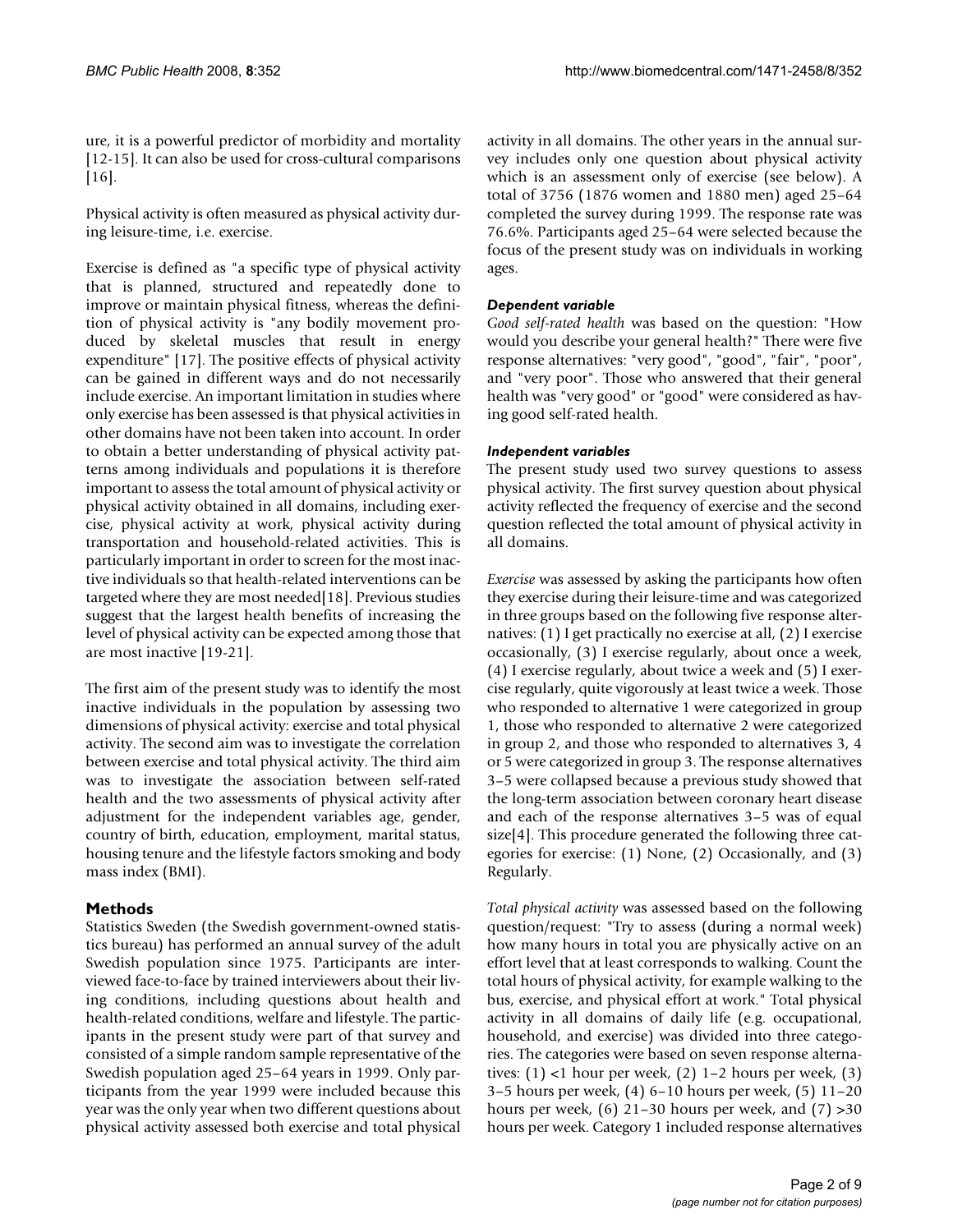1–2, category 2 included response alternative 3, and category 3 included response alternatives 4–7.

The choice of cut-off points resulted in three equal-sized categories for the two physical activity questions, which makes it easier to compare the categories in each group. In addition, the main focus of the present study was not on those who exercise regularly. Those individuals were therefore categorized together.

*Age* was divided into four 10-year groups: 25–34, 35–44, 45–54 and 55–64 years.

*Country of birth* was classified as Swedish-born or foreignborn.

*Educational status* was classified according to the duration of school attendance:  $(1)$  <10 years,  $(2) \ge 10$  years.

*Smoking habits* were divided into three groups: (1) never smokers, (2) former smokers, and (3) daily smokers.

*Body mass index* (BMI), was calculated as weight(kg)/ height<sup>2</sup>(m), according to WHO's recommendations, and comprised three categories for both men and women: (1) normal weight (BMI < 25.0), (2) overweight (BMI 25.0– 29.9) and (3) obese (BMI  $\geq$  30). BMI was based on selfreported weight and height. Only 1.2% of the participants were classified as being underweight (BMI < 18.5) and since they were judged not to influence the results to a large extent they were included in the normal weight category.

*Employment status* was classified as employed or nonemployed.

*Marital status* was classified as married/cohabiting or living alone.

*Housing tenure* was classified as ownership and no ownership.

These independent variables were included because previous research has shown that lifestyle and sociodemographic factors are correlated to physical activity and selfrated health [22-25].

# *Statistical analyses*

Logistic regression models were used to investigate the association between good self-rated health, the physical activity variables and the other independent variables. The results are presented as odds ratios (ORs) with 95% confidence interval (CI). Two models were calculated. Model 1 was adjusted for gender and age and model 2 was adjusted for all the independent variables simultaneously,

i.e. gender, age, country of birth, education, smoking, BMI, employment, marital status and housing tenure. Possible interactions were tested between the two physical activity variables, each of the physical activity variables and all the other variables and gender and all the other variables. None were found. The fit of the final model was investigated by the Hosmer-Lemeshow test and was judged to be good because the p-value was higher than 0.05 ( $p = 0.32$ ). The correlation between the two physical activity questions was tested using the Goodman Kruskal gamma correlation test[26]. The statistical package used was STATA version 8 (StataCorporation, College Station TX, 2003).

## *Ethical approval*

This study was approved by the Ethics Committee of the Karolinska Institute, Huddinge, Sweden (reference number 11/00) and was performed in compliance with the Helsinki Declaration. Verbal informed consent was obtained from all participants.

# **Results**

Table 1 shows the sample size, estimated population size, mean age and percentage distribution of the individual variables. The mean age in the entire sample was 43.7 (SD 11.3) and differed only slightly between the categories.

Table 2 shows the distribution of the individuals by their answers to the two questions about physical activity. The most inactive individuals constituted 4.3% of the sample according to their answers to the question about exercise and the question about total physical activity in all domains. In addition, 4.9% of the individuals reported no exercise although they had  $\geq 6$  hours of total physical activity per week. The correlation between the two physical activity questions was rather low (gamma = 0.4, *p =* 0.02).

Table 3 shows the prevalence of good self-rated health by the physical activity categories and the independent variables. A higher prevalence of good self-rated health was found among individuals with higher levels of physical activity, higher educational level, normal weight, and individuals who were in younger ages, born in Sweden, never smokers, employed, married/cohabiting and houseowners (no statistical comparisons were performed on the data presented in Table 3).

Table 4 shows the ORs for good self-rated health in two models. Model 1 shows separate analyses for each independent variable and is adjusted for gender and age and model 2 is adjusted for all the independent variables simultaneously. There was an apparent gradient for both exercise and total physical activity; with increasing physical activity the odds of good self-rated health increased.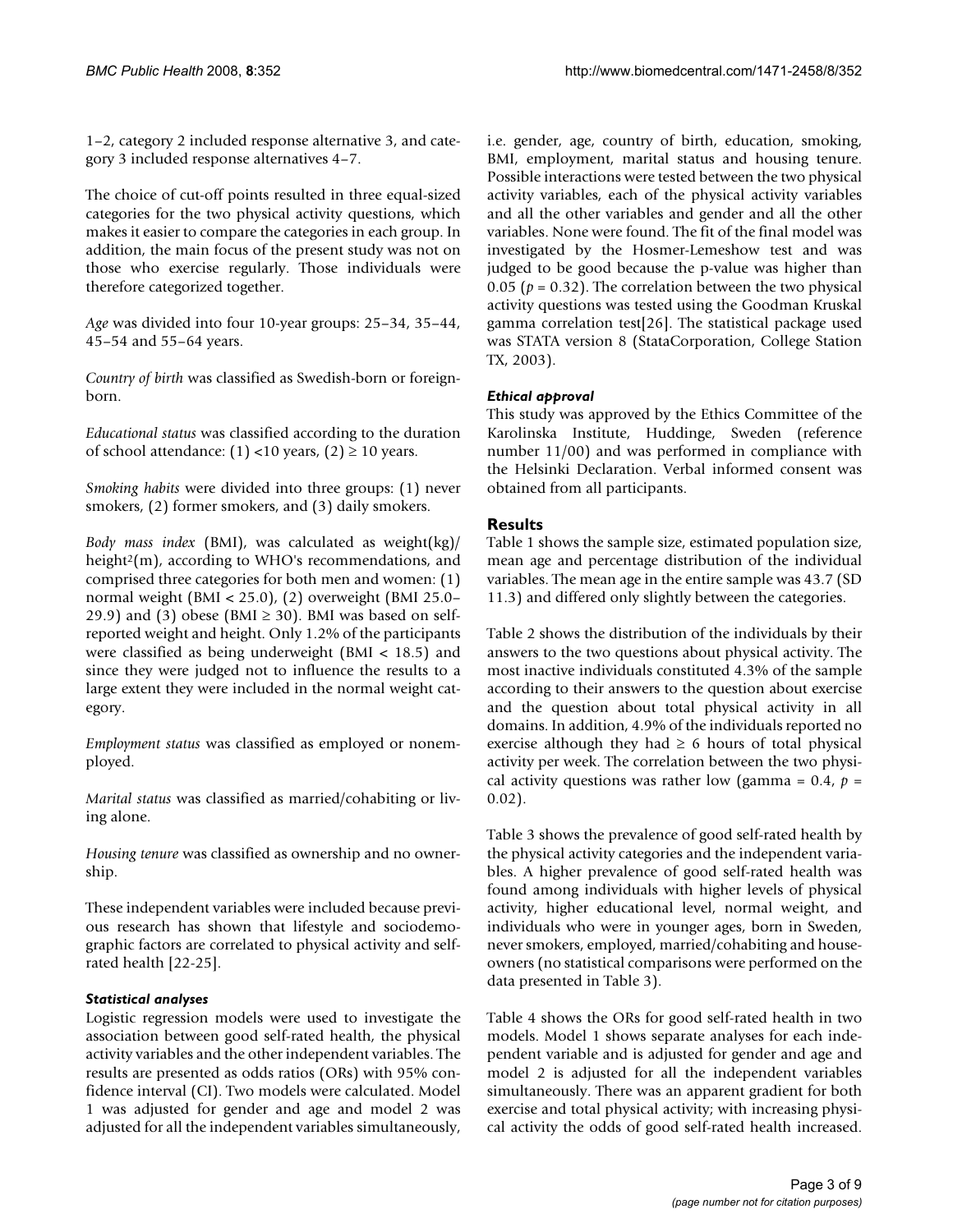| Variable                      | Level                   | <b>Exercise</b> |                     |                  | Total physical activity <sup>a</sup> (hours/week) |           |           |  |
|-------------------------------|-------------------------|-----------------|---------------------|------------------|---------------------------------------------------|-----------|-----------|--|
|                               |                         | <b>None</b>     | <b>Occasionally</b> | <b>Regularly</b> | $\leq 2$                                          | $3 - 5$   | $\geq 6$  |  |
| Sample size (n)               | 3,756                   | 406             | 1,058               | 2,292            | 538                                               | 907       | 2,311     |  |
| (%)                           |                         | (10.8)          | (28.2)              | (61.0)           | (14.3)                                            | (24.2)    | (61.5)    |  |
| Estimated population size (N) | 4,526,437               | 491,396         | 1,279,585           | 2,755,456        | 653,043                                           | 1,095,646 | 2,777,748 |  |
| Mean age                      | 43.7                    | 42.8            | 44.2                | 43.6             | 44.2                                              | 44.0      | 43.4      |  |
| (SD)                          | (11.3)                  | (10.8)          | (11.3)              | (11.4)           | (11.3)                                            | (11.2)    | (11.3)    |  |
| Gender (%)                    | Women                   | 9.9             | 25.6                | 64.5             | 13.8                                              | 25.2      | 61.0      |  |
|                               | Men                     | 11.8            | 30.7                | 57.5             | 14.8                                              | 23.2      | 62.0      |  |
| Age $(\%)$                    | $25 - 34$ years         | 11.2            | 26.6                | 62.2             | 13.4                                              | 23.0      | 63.6      |  |
|                               | $35-44$ years           | 12.6            | 27.7                | 59.7             | 15.4                                              | 24.0      | 60.6      |  |
|                               | $45-54$ years           | 10.0            | 29.5                | 60.5             | 13.6                                              | 25.9      | 60.5      |  |
|                               | 55-64 years             | 9.2             | 29.0                | 61.8             | 15.1                                              | 23.6      | 61.3      |  |
| Country of birth (%)          | Swedish-born            | 10.1            | 27.6                | 62.3             | 13.6                                              | 23.8      | 62.5      |  |
|                               | Foreign-born            | 16.1            | 31.9                | 52.0             | 19.5                                              | 26.3      | 54.2      |  |
| <b>Educational status (%)</b> | High ( $\geq 10$ years) | 10.2            | 27.6                | 62.2             | 13.6                                              | 24.7      | 61.7      |  |
|                               | Low $($ < $10$ years)   | 14.2            | 31.0                | 54.8             | 8.1                                               | 21.2      | 60.7      |  |
| Smoking habits (%)            | Never smoker            | 9.0             | 26.5                | 64.4             | 13.5                                              | 24.7      | 61.8      |  |
|                               | Former smoker           | 9.0             | 27.1                | 63.9             | 13.2                                              | 24.5      | 62.3      |  |
|                               | Daily smoker            | 17.2            | 33.2                | 49.6             | 17.5                                              | 22.5      | 60.0      |  |
| BMI <sup>b</sup> (%)          | Normal (<25)            | 9.3             | 25.5                | 65.2             | 11.9                                              | 24.9      | 63.2      |  |
|                               | Overweight              | 11.4            | 31.3                | 57.3             | 15.7                                              | 23.9      | 60.4      |  |
|                               | $(25 - 29.9)$           |                 |                     |                  |                                                   |           |           |  |
|                               | Obese $( \geq 30)$      | 17.6            | 32.7                | 49.7             | 23.8                                              | 20.5      | 55.7      |  |
| Employment status (%)         | Employed                | 10.2            | 28.0                | 61.8             | 13.3                                              | 23.9      | 62.8      |  |
|                               | Nonemployed             | 13.5            | 29.1                | 57.4             | 19.0                                              | 25.4      | 55.6      |  |
| Marital status (%)            | Married/cohabiting      | 10.6            | 28.0                | 61.4             | 14.2                                              | 25.0      | 60.8      |  |
|                               | Living alone            | 11.4            | 28.5                | 60.1             | 14.7                                              | 21.8      | 63.5      |  |
| Housing tenure (%)            | Ownership               | 10.2            | 28.8                | 61.0             | 13.7                                              | 25.0      | 61.3      |  |
|                               | No ownership            | 12.1            | 26.8                | 61.1             | 15.7                                              | 22.4      | 61.9      |  |

**Table 1: Sample size, estimated population size, mean age and percentage distribution of the individual variables.** 

n = 3756, Sweden, 1999.

bbody mass index

Summation to 100% is done across the table for exercise and total physical activity, respectively.

The results remained statistically significant after adjustment for age, gender, country of birth, education, employment, marital status, housing tenure, smoking and BMI; however, the odds decreased. In the full model (model 2), those exercising occasionally and regularly had an OR for good self-rated health of 1.47 and 1.68, respectively. Those who reported 3–5 hours/week of total physical

activity and  $\geq 6$  hours/week had an OR of 1.45 and 1.60, respectively, in the full model. Good self-rated health was significantly associated with all the other independent variables, with the exception of the variable housing tenure.

|  | Table 2: Distribution of the individuals by exercise and total physical activity. |  |  |
|--|-----------------------------------------------------------------------------------|--|--|
|  |                                                                                   |  |  |

| Total physical activity <sup>a</sup> (hours/week) | <b>Exercise</b> |                     |                  |  |
|---------------------------------------------------|-----------------|---------------------|------------------|--|
|                                                   | <b>None</b>     | <b>Occasionally</b> | <b>Regularly</b> |  |
| $\leq 2$                                          | 160(4.3%)       | 216(5.8%)           | 162(4.3%)        |  |
| $3 - 5$                                           | 62 $(1.7%)$     | 288 (7.7 %)         | 557 (14.8 %)     |  |
| $\geq 6$                                          | 184(4.9%)       | 554 (14.8 %)        | 1,573(41.9%)     |  |

n = 3756, Sweden, 1999.

a obtained in all domains.

aobtained in all domains.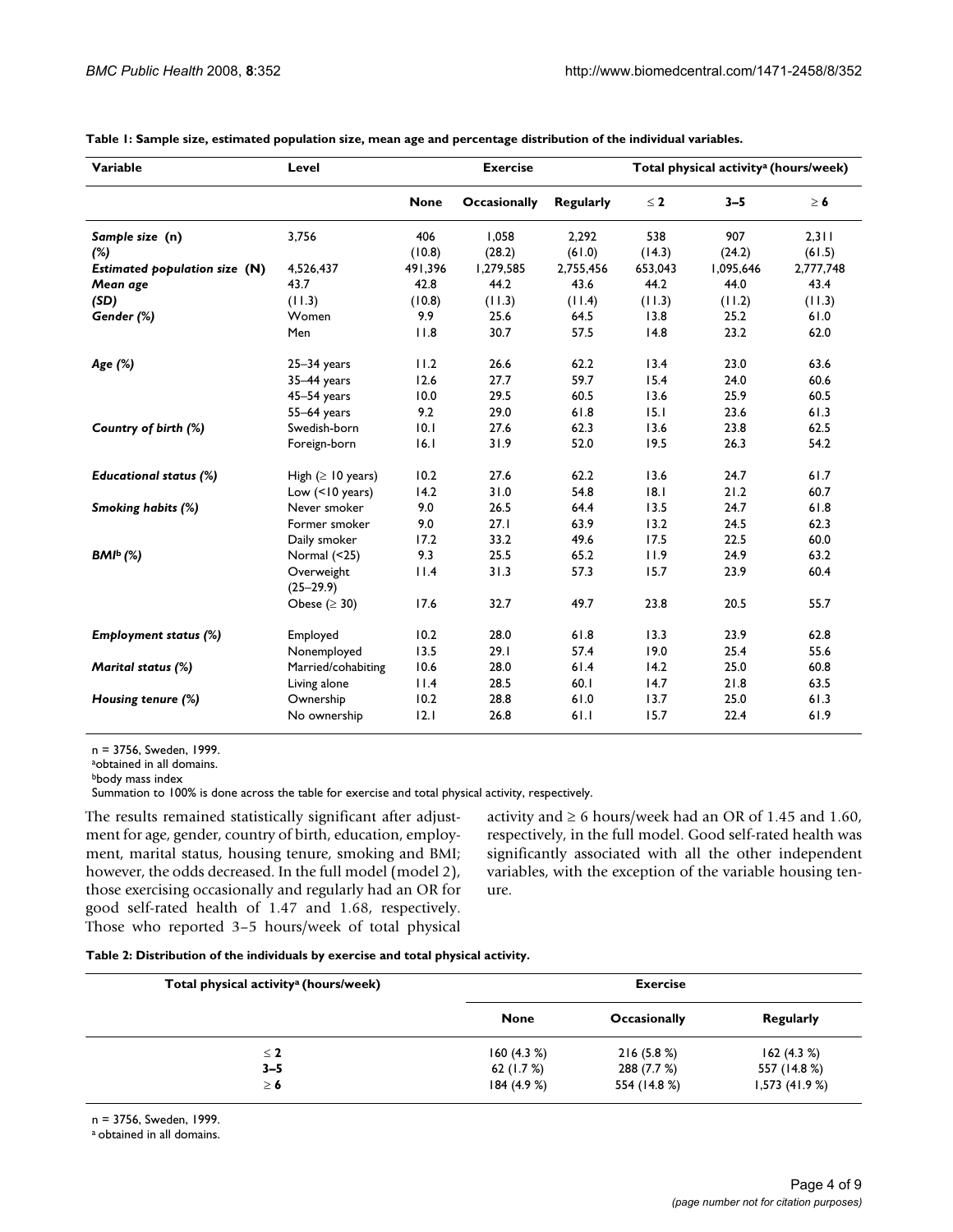| Variable                  | Level                   |              |             | <b>Exercise</b>     |                  |          | Total physical activity <sup>a</sup> (hours/week) |          |
|---------------------------|-------------------------|--------------|-------------|---------------------|------------------|----------|---------------------------------------------------|----------|
|                           |                         | <b>Total</b> | <b>None</b> | <b>Occasionally</b> | <b>Regularly</b> | $\leq 2$ | $3 - 5$                                           | $\geq 6$ |
| Total                     |                         | 78.5         | 66.0        | 76.4                | 81.6             | 66.4     | 79.2                                              | 81.0     |
| Gender                    | Women                   | 77.6         | 66.0        | 75.4                | 80.2             | 64.1     | 79.2                                              | 79.9     |
|                           | Men                     | 79.4         | 66.1        | 77.2                | 83.3             | 68.5     | 79.1                                              | 82.1     |
| Age                       | $25 - 34$ years         | 85.8         | 69.6        | 83.9                | 89.4             | 76.3     | 86.2                                              | 87.6     |
|                           | $35-44$ years           | 81.4         | 71.1        | 79.8                | 84.4             | 69.6     | 80.1                                              | 84.9     |
|                           | $45 - 54$ years         | 76.1         | 68.0        | 72.4                | 79.2             | 61.5     | 79.8                                              | 77.7     |
|                           | 55-64 years             | 68.7         | 49.3        | 68.8                | 71.5             | 56.7     | 68.6                                              | 71.7     |
| Country of birth          | Swedish-born            | 80.0         | 70.0        | 77.7                | 82.7             | 68.9     | 81.2                                              | 82.0     |
|                           | Foreign-born            | 67.0         | 48.0        | 68.I                | 72.3             | 53.4     | 65.6                                              | 72.7     |
| <b>Educational status</b> | High ( $\geq$ 10 years) | 81.1         | 69.9        | 78.5                | 84.1             | 69.6     | 81.3                                              | 83.5     |
|                           | Low (<10 years)         | 65.1         | 51.7        | 66.8                | 67.6             | 54.1     | 66.2                                              | 68.0     |
| <b>Smoking habits</b>     | Never smoker            | 82.8         | 71.6        | 79.0                | 86.0             | 70.8     | 82.4                                              | 85.7     |
|                           | Former smoker           | 77.9         | 63.1        | 78.3                | 79.8             | 70.2     | 78.5                                              | 79.3     |
|                           | Daily smoker            | 69.7         | 61.7        | 69.6                | 72.5             | 54.9     | 72.4                                              | 73.0     |
| <b>BMI</b> b              | Normal (<25)            | 83.1         | 72.5        | 79.8                | 85.9             | 68.1     | 84.4                                              | 85.4     |
|                           | Overweight (25-29.9)    | 76.2         | 66.2        | 75.3                | 78.7             | 71.4     | 75.0                                              | 78.0     |
|                           | Obese $(≥ 30)$          | 59.7         | 46.2        | 64.5                | 61.4             | 50.0     | 59.2                                              | 64.1     |
| <b>Employment status</b>  | Employed                | 82.5         | 73.0        | 80.0                | 82.2             | 72.4     | 82.6                                              | 84.6     |
|                           | Nonemployed             | 59.9         | 41.8        | 60.2                | 64.1             | 46.9     | 64.3                                              | 62.4     |
| <b>Marital status</b>     | Married/cohabiting      | 80.5         | 70.8        | 79.I                | 82.8             | 70.4     | 79.5                                              | 83.3     |
|                           | Living alone            | 72.4         | 52.8        | 68.5                | 78.0             | 54.7     | 78.2                                              | 74.5     |
| <b>Housing tenure</b>     | Ownership               | 80.1         | 72.5        | 77.6                | 82.6             | 69.6     | 79.3                                              | 82.8     |
|                           | No ownership            | 74.8         | 54.2        | 73.5                | 79.6             | 60.2     | 78.9                                              | 77.1     |

**Table 3: Prevalence (%) of good self-rated health by level of exercise and total physical activity and the independent variables.**

n = 3756, Sweden, 1999.

aobtained in all domains.

bbody mass index.

Table 5 shows the ORs for good self-rated health by the different combinations of the categories for exercise and total physical activity. Individuals that were categorized as most inactive according to both physical activity questions were used as reference. The highest odds of reporting good self-rated health was found among those that exercised on a regular basis and had a total physical activity of  $\geq$  6 hours/week (OR = 3.04). The combinations no exercise/total physical activity  $\geq 6$  hours per week and regular exercise/total physical activity ≤2 hours per week had an OR of 2.16 and 1.66, respectively. All ORs reported above are statistically significant.

#### **Discussion**

The most inactive individuals constituted only 4.3% of the sample when two dimensions of physical activity were assessed. The correlation between the two physical activity questions was low. Both exercise and total physical activity (obtained in all domains) were independently associated with good self-rated health. In addition, the highest odds of reporting good self-rated health was found among those who exercised on a regular basis and had a total physical activity of  $\geq 6$  hours/week.

The associations between the two forms of physical activity and good self-rated health remained significant after adjustment for several confounders, which is in accordance with previous studies[27]. In addition, the findings of the present study showed that obese individuals were less likely to rate their health as good. Lifestyle factors, including obesity, were associated with self-rated health in a recent Swedish study[24]. The association between physical activity and self-rated health has also been investigated in European countries that are part of the European Union. This study found somewhat divergent results in different countries,[10] although in the Swedish part of the study there was a positive association between physical activity and good self-rated health[10]. Other previous studies of the association between physical activity and self-rated health have also shown divergent results[11,28]. One reason for this could be that previous studies have addressed different forms of physical activi-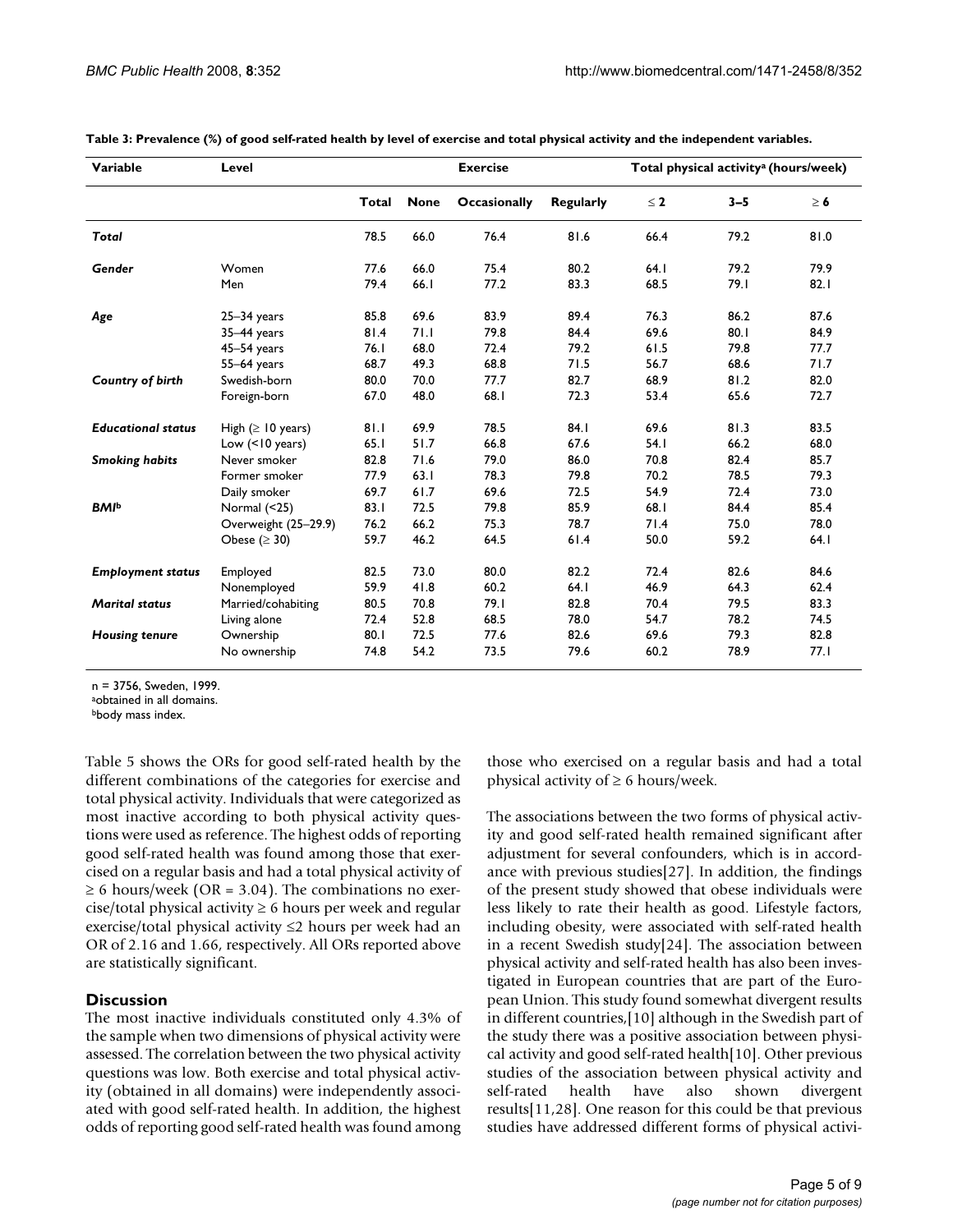| Variable                                          | Level                   | Model la<br>OR(Cl)  | Model 2 <sup>b</sup><br>OR(Cl) |
|---------------------------------------------------|-------------------------|---------------------|--------------------------------|
| <b>Exercise</b>                                   | None                    |                     |                                |
|                                                   | Occasionally            | $1.78(1.38-2.29)$   | $1.47(1.12 - 1.93)$            |
|                                                   | Regularly               | $2.44(1.93-3.10)$   | $1.68(1.29 - 2.18)$            |
| Total physical activity <sup>c</sup> (hours/week) | $\leq$ 2                |                     |                                |
|                                                   | $3 - 5$                 | $1.96(1.54 - 2.50)$ | $1.45$ ( $1.11 - 1.89$ )       |
|                                                   | $\geq 6$                | $2.16(1.75-2.66)$   | $1.60$ (1.26-2.02)             |
| Country of birth                                  | Swedish-born            |                     |                                |
|                                                   | Foreign-born            | $0.49(0.40 - 0.61)$ | $0.68(0.54 - 0.86)$            |
| <b>Education status</b>                           | High $( \leq 10$ years) |                     |                                |
|                                                   | Low $($ <10 years $)$   | $0.52(0.43 - 0.63)$ | $0.64(0.52 - 0.79)$            |
| <b>Smoking habits</b>                             | Never smoker            |                     |                                |
|                                                   | Former smoker           | $0.82(0.68 - 1.00)$ | $0.82$ (0.67-1.00)             |
|                                                   | Daily smoker            | $0.52(0.43 - 0.64)$ | $0.63$ (0.51-0.78)             |
| <b>BMId</b>                                       | Normal $($ 25)          |                     |                                |
|                                                   | Overweight              | $0.70(0.58 - 0.83)$ | $0.70(0.58 - 0.84)$            |
|                                                   | $(25-29.9)$             |                     |                                |
|                                                   | Obese ( $\geq$ 30)      | $0.33(0.26 - 0.42)$ | $0.40(0.31 - 0.52)$            |
| Employment                                        | Employed                |                     |                                |
|                                                   | Nonemployed             | $0.34(0.28 - 0.41)$ | $0.43(0.35 - 0.52)$            |
| <b>Marital status</b>                             | Married/cohabiting      |                     |                                |
|                                                   | Living alone            | $0.59(0.49 - 0.70)$ | $0.68(0.56 - 0.83)$            |
| <b>Housing tenure</b>                             | Ownership               |                     |                                |
|                                                   | No ownership            | $0.60(0.50 - 0.71)$ | $0.90(0.73 - 1.09)$            |

**Table 4: Odds ratios (ORs) with 95% confidence intervals (CI) for good self-rated health.** 

n = 3756, Sweden, 1999.

a Model 1 shows separate analyses for each independent variable (nine different models) and is adjusted for age and gender.

b Model 2 (full model) is adjusted for all the independent variables simultaneously. SRH, self-rated health; CI, confidence interval; OR, odds ratio. c obtained in all domains.

d body mass index.

ties, e.g. leisure-time, occupational, household, or total physical activity. Another possible reason is that the selfassessments of health and/or physical activity are understood differently as they are subjective measures. A study from Finland and the Baltic countries showed that the association between self-rated health and physical activity varied markedly between countries, suggesting that similar associations between lifestyle and self-rated health are only found between countries with similar socioeconomic conditions[29].

In general, individuals with high socioeconomic status have higher levels of leisure-time physical activity and better self-rated health than individuals with low socioeconomic status[30]. However, the correlation between different socioeconomic variables sometimes makes it difficult to estimate the independent contribution of each of the socioeconomic variables to health-related outcomes [23]. The results of the present study showed that the soci-oeconomic variables education, housing tenure and employment status each were associated with self-rated health (Table 4, Model 1). This was also the case for the variable country of birth. However, the association

**Table 5: Odds ratios for good self-rated health by the different combinations of the categories for exercise and total physical activity, adjusted for all the independent variables simultaneously (interaction model).** 

| Total physical activity <sup>a</sup> (hours/week) | <b>Exercise</b>     |                     |                    |  |  |
|---------------------------------------------------|---------------------|---------------------|--------------------|--|--|
|                                                   | <b>None</b>         | <b>Occasionally</b> | Regularly          |  |  |
| $\leq 2$                                          |                     | $1.88(1.19-2.98)$   | $1.66$ (1.00-2.73) |  |  |
| $3 - 5$                                           | $1.21(0.64 - 2.32)$ | 2.73 (1.73–4.30)    | 2.55 (1.69–3.83)   |  |  |
| $\geq 6$                                          | $2.16(1.32 - 3.54)$ | $2.22(1.49-3.31)$   | $3.04(2.10-4.39)$  |  |  |

n = 3756, Sweden, 1999.

a obtained in all domains.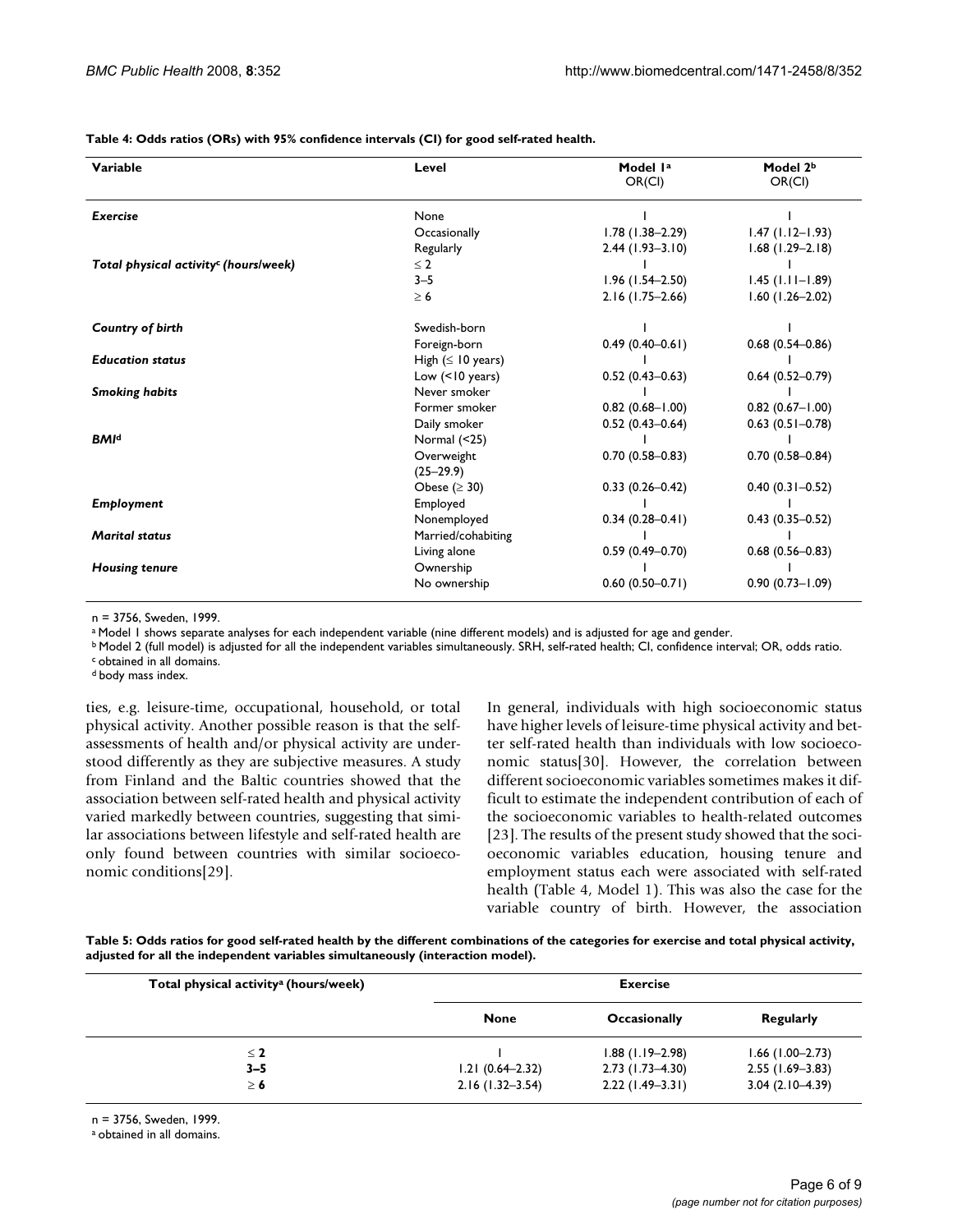between physical activity and self-rated health was not explained by the socio-economic factors (Table 4, Model 2).

Even if the dose-response relationship is under discussion, researchers agree that a major public health problem today is lack of physical activity[31,32]. However, the distribution of the sample by the answers to the two physical activity questions (Table 2) and the low correlation between the two questions show that it is probably not adequate to assess physical activity from a single question. If a single question is used, some individuals will be misclassified as physically inactive. The limitations of using only one physical activity question to measure physical inactivity has been discussed previously[18]. On a national level this highlights the importance of screening for the most inactive individuals in the population with more than one single question because different questions represent different dimensions of physical activity. This was demonstrated by the relatively low correlation between the two questions used in the present study.

The prevalence of Swedes that exercise more than twice a week has increased more than ten percent during the last decade, whereas the prevalence of Swedes that do not exercise has decreased only slightly[33]. Thus, a trend towards polarization can be seen, where the population is divided into those that are exercising and those that are not.

A cross-country comparison in the European Union assessed the prevalence of sedentary behaviour by the use of questionnaires in nationally representative samples [22]. Sedentary behaviour was defined in two ways: (1) those expending less than 10% of their leisure time expenditure in activities involving  $\geq 4$  metabolic equivalents and (2) those who did not practice any leisure-time physical activity and who also were above the median in the number of hours spent sitting down during leisure time. According to both definitions, the prevalence of sedentary people in Sweden was among the lowest in Europe. When the first and second definitions were used the prevalence rates were 43.3% and 6.4%, respectively. This suggests that the large majority of sedentary individuals in the present study were most likely found in the two lowest categories of physical activity, i.e. none and occasionally for the exercise variable and  $\leq 2$  hours and 3–5 hours for the total physical activity variable, i.e. about 40% of the total sample for both variables.

# *Limitations and strengths*

One limitation in studies of physical activity is that physical activity is difficult to measure, which limits their interpretation[34]. In addition, there is a risk of overestimation when physical activities are summarized,

which could imply that some inactive individuals are classified as active. Self-report and recall bias is therefore an important limitation of the present study. Ideally, physical activity should be objectively measured. However, no such data were available in the present study. A recently published study from Sweden used objective measures and found that 52% of the individuals aged 18–69 years reached the recommended levels of physical activity [35]. Another limitation is that it cannot be excluded that some individuals do not take part in physical activity due to health problems [4]. Thus, it is difficult to assess which factors are determinants and which are consequences in the association between physical activity and self-rated health. Moreover, a recent study concluded that the association between self-rated health and exercise could be explained by predisposing genes[36]. The nature of the physical activity questions did not allow a quantification of physical activity by the different domains. For example, some studies have shown that occupational physical activity is not a predictor of good self-rated health whereas leisure-time physical activity is[28,37]. The importance of leisure-time physical activity has been reported earlier[11,27] and leisure-time physical activity is easier to influence than occupational physical activity, at least on an individual basis. In addition, the questions about physical activity did not allow assessment of irregular patterns of physical activity. On the other hand, the prevalence of irregular patterns of physical activity, so-called "weekend warriors", has proven to be relatively low[38]. Finally, our data did not allow us to assess the minimum amount of physical activity needed to improve or maintain adequate health, which is defined as either moderateintensity physical activity for  $\geq$  30 min/day on  $\geq$  5 days/ week or vigorous-intensity physical activity for  $\geq 20$  min/ day on  $\geq$  3 days/week according to public health recommendations from the American College of Sports Medicine and the Centers for Disease Control and Prevention[31,32]. Moderate intensity is defined as e.g. a brisk walk[31,32]. In addition, physical activity of moderate intensity is defined as an energy expenditure of 3–6 metabolic equivalents (METs) and normal walking implies an energy expenditure of only 2.5 METs [32,39]. Our survey question assessed physical activity on an effort level that at least corresponds to normal walking, and although it is possible that the assessment also included physical activities of higher intensity we judged that our question was a better reflection of total physical activity than moderate physical activity.

One important strength of the present study was the opportunity to include two different questions about physical activity, which allowed a distinction between exercise and total physical activity (obtained in all domains) in a random sample representative of the entire Swedish population in working ages. Although this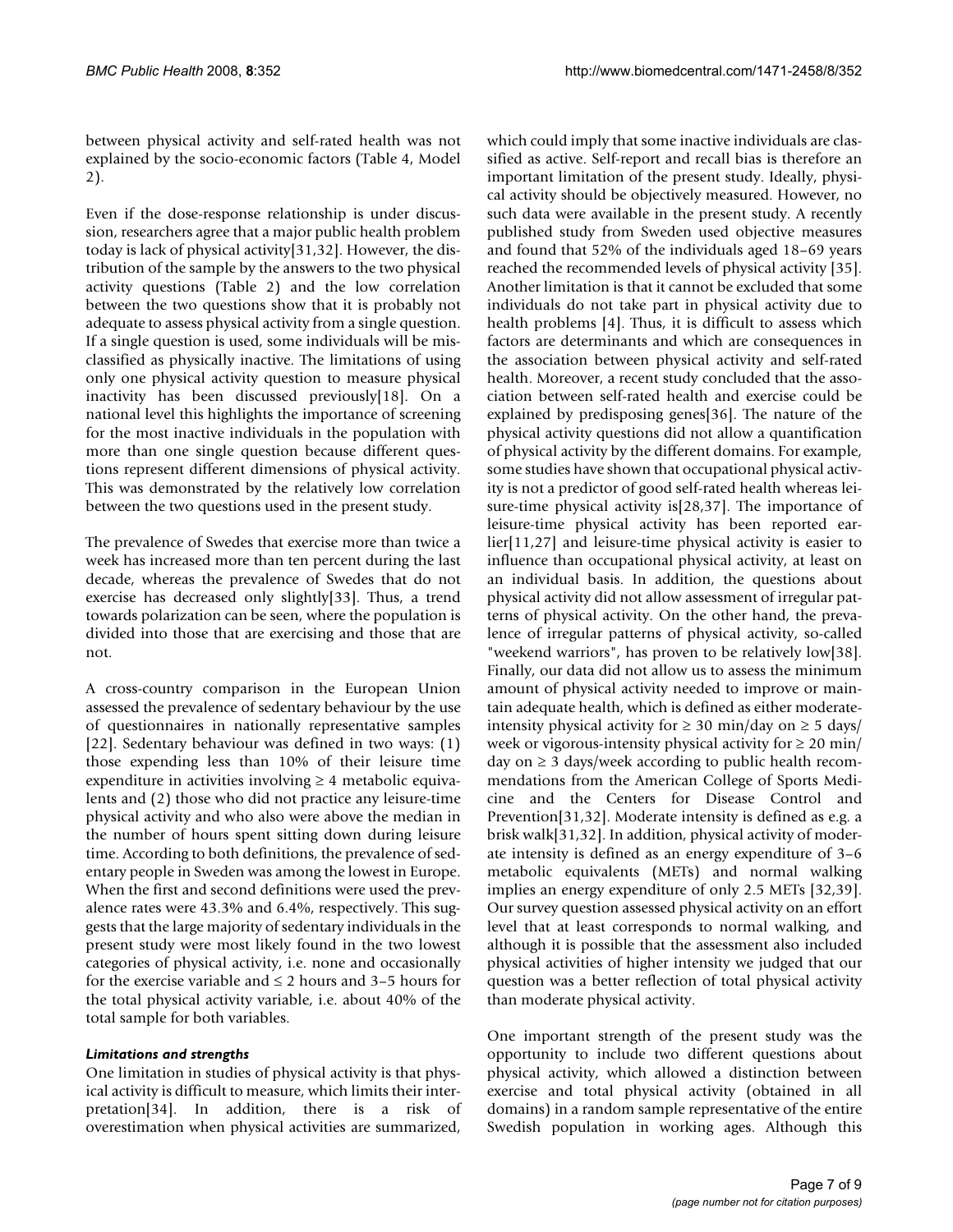implies that the results are generalizable only among individuals aged 25–64 years, this selection was performed because several of the sociodemographic variables that were included in the study are relevant only for individuals of working age, such as employment status. The participants were interviewed face-to-face by trained interviewers and the response rate was higher than in many other similar surveys. Even after adjustment for several confounders the significant associations between physical activity and good self-rated health remained. By assessing both exercise and total physical activity in a large national survey, the present study gave a unique opportunity to examine the relationship between self-rated health and different aspects of physical activity.

# **Conclusion**

It is advantageous to use more than one question in order to evaluate several dimensions of physical activity and identify the most inactive individuals in the population. Population-based surveys should take this into account. Exercise and total physical activity (obtained in all domains) were independently associated with good selfrated health after adjustment for several confounders.

## **Competing interests**

The authors declare that they have no competing interests.

#### **Authors' contributions**

MS participated in the design of the study, analysis and interpretation of data, drafting of the manuscript, and critical revision of the manuscript. JS participated in the design of the study, acquisition of data, analysis and interpretation of data, drafting of the manuscript, critical revision of the manuscript, obtaining funding, and supervision. SEJ participated in the design of the study, acquisition of data, analysis and interpretation of data, drafting of the manuscript, critical revision of the manuscript, and supervision. KS participated in the design of the study, analysis and interpretation of data, drafting of the manuscript, critical revision of the manuscript, obtaining funding, and supervision. All authors read and approved the final manuscript.

#### **Acknowledgements**

This work was supported by grants to Dr Kristina Sundquist from the Swedish Research Council (K2005-27X-15428-01A), the Swedish Council for Working Life and Social Research (2006-0386 and 2007-1754), The Swedish Research Council Formas (2006-4255-6596-99 and 2007-1352).

#### **References**

- Bassuk SS, Manson JE: [Epidemiological evidence for the role of](http://www.ncbi.nlm.nih.gov/entrez/query.fcgi?cmd=Retrieve&db=PubMed&dopt=Abstract&list_uids=16103522) **[physical activity in reducing risk of type 2 diabetes and cardi](http://www.ncbi.nlm.nih.gov/entrez/query.fcgi?cmd=Retrieve&db=PubMed&dopt=Abstract&list_uids=16103522)[ovascular disease.](http://www.ncbi.nlm.nih.gov/entrez/query.fcgi?cmd=Retrieve&db=PubMed&dopt=Abstract&list_uids=16103522)** *J Appl Physiol* 2005, **99(3):**1193-1204.
- 2. Bauman AE: **[Updating the evidence that physical activity is](http://www.ncbi.nlm.nih.gov/entrez/query.fcgi?cmd=Retrieve&db=PubMed&dopt=Abstract&list_uids=15214597) [good for health: an epidemiological review 2000–2003.](http://www.ncbi.nlm.nih.gov/entrez/query.fcgi?cmd=Retrieve&db=PubMed&dopt=Abstract&list_uids=15214597)** *J Sci Med Sport* 2004, **7(1 Suppl):**6-19.
- 3. LaMonte MJ, Blair SN: **[Physical activity, cardiorespiratory fit](http://www.ncbi.nlm.nih.gov/entrez/query.fcgi?cmd=Retrieve&db=PubMed&dopt=Abstract&list_uids=16912548)[ness, and adiposity: contributions to disease risk.](http://www.ncbi.nlm.nih.gov/entrez/query.fcgi?cmd=Retrieve&db=PubMed&dopt=Abstract&list_uids=16912548)** *Curr Opin Clin Nutr Metab Care* 2006, **9(5):**540-546.
- 4. Sundquist K, Qvist J, Johansson SE, Sundquist J: **[The long-term](http://www.ncbi.nlm.nih.gov/entrez/query.fcgi?cmd=Retrieve&db=PubMed&dopt=Abstract&list_uids=15917014) [effect of physical activity on incidence of coronary heart dis](http://www.ncbi.nlm.nih.gov/entrez/query.fcgi?cmd=Retrieve&db=PubMed&dopt=Abstract&list_uids=15917014)[ease: a 12-year follow-up study.](http://www.ncbi.nlm.nih.gov/entrez/query.fcgi?cmd=Retrieve&db=PubMed&dopt=Abstract&list_uids=15917014)** *Prev Med* 2005, **41(1):**219-225.
- 5. Sundquist K, Qvist J, Sundquist J, Johansson SE: **[Frequent and occa](http://www.ncbi.nlm.nih.gov/entrez/query.fcgi?cmd=Retrieve&db=PubMed&dopt=Abstract&list_uids=15212771)[sional physical activity in the elderly: a 12-year follow-up](http://www.ncbi.nlm.nih.gov/entrez/query.fcgi?cmd=Retrieve&db=PubMed&dopt=Abstract&list_uids=15212771) [study of mortality.](http://www.ncbi.nlm.nih.gov/entrez/query.fcgi?cmd=Retrieve&db=PubMed&dopt=Abstract&list_uids=15212771)** *Am J Prev Med* 2004, **27(1):**22-27.
- 6. Wareham NJ, Wong MY, Day NE: **[Glucose intolerance and phys](http://www.ncbi.nlm.nih.gov/entrez/query.fcgi?cmd=Retrieve&db=PubMed&dopt=Abstract&list_uids=10909950)[ical inactivity: the relative importance of low habitual energy](http://www.ncbi.nlm.nih.gov/entrez/query.fcgi?cmd=Retrieve&db=PubMed&dopt=Abstract&list_uids=10909950) [expenditure and cardiorespiratory fitness.](http://www.ncbi.nlm.nih.gov/entrez/query.fcgi?cmd=Retrieve&db=PubMed&dopt=Abstract&list_uids=10909950)** *Am J Epidemiol* 2000, **152(2):**132-139.
- 7. Murtagh EM, Boreham C, Nevill A, Davison G, Trinick T, Duly E, El-Agnaf M, Murphy M: **Acute Responses of Inflammatory Markers of Cardiovascular Disease Risk to a Single Walking Session.** *J Phys Act Health* 2005, **3:**324-332.
- 8. Blair SN, Church TS: **[The fitness, obesity, and health equation:](http://www.ncbi.nlm.nih.gov/entrez/query.fcgi?cmd=Retrieve&db=PubMed&dopt=Abstract&list_uids=15353537) [is physical activity the common denominator?](http://www.ncbi.nlm.nih.gov/entrez/query.fcgi?cmd=Retrieve&db=PubMed&dopt=Abstract&list_uids=15353537)** *Jama* 2004, **292(10):**1232-1234.
- 9. Blair SN, LaMonte MJ, Nichaman MZ: **[The evolution of physical](http://www.ncbi.nlm.nih.gov/entrez/query.fcgi?cmd=Retrieve&db=PubMed&dopt=Abstract&list_uids=15113739) [activity recommendations: how much is enough?](http://www.ncbi.nlm.nih.gov/entrez/query.fcgi?cmd=Retrieve&db=PubMed&dopt=Abstract&list_uids=15113739)** *Am J Clin Nutr* 2004, **79(5):**913S-920S.
- 10. Abu-Omar K, Rutten A, Robine JM: **[Self-rated health and physical](http://www.ncbi.nlm.nih.gov/entrez/query.fcgi?cmd=Retrieve&db=PubMed&dopt=Abstract&list_uids=15357524)** [activity in the European Union.](http://www.ncbi.nlm.nih.gov/entrez/query.fcgi?cmd=Retrieve&db=PubMed&dopt=Abstract&list_uids=15357524) **49(4):**235-242.
- 11. Wendel-Vos GC, Schuit AJ, Tijhuis MA, Kromhout D: **[Leisure time](http://www.ncbi.nlm.nih.gov/entrez/query.fcgi?cmd=Retrieve&db=PubMed&dopt=Abstract&list_uids=15130029) [physical activity and health-related quality of life: cross-sec](http://www.ncbi.nlm.nih.gov/entrez/query.fcgi?cmd=Retrieve&db=PubMed&dopt=Abstract&list_uids=15130029)[tional and longitudinal associations.](http://www.ncbi.nlm.nih.gov/entrez/query.fcgi?cmd=Retrieve&db=PubMed&dopt=Abstract&list_uids=15130029)** *Qual Life Res* 2004, **13(3):**667-677.
- 12. Bailis DS, Segall A, Chipperfield JG: **[Two views of self-rated gen](http://www.ncbi.nlm.nih.gov/entrez/query.fcgi?cmd=Retrieve&db=PubMed&dopt=Abstract&list_uids=12473308)[eral health status.](http://www.ncbi.nlm.nih.gov/entrez/query.fcgi?cmd=Retrieve&db=PubMed&dopt=Abstract&list_uids=12473308)** *Soc Sci Med* 2003, **56(2):**203-217.
- 13. DeSalvo KB, Bloser N, Reynolds K, He J, Muntner P: **[Mortality pre](http://www.ncbi.nlm.nih.gov/entrez/query.fcgi?cmd=Retrieve&db=PubMed&dopt=Abstract&list_uids=16336622)[diction with a single general self-rated health question. A](http://www.ncbi.nlm.nih.gov/entrez/query.fcgi?cmd=Retrieve&db=PubMed&dopt=Abstract&list_uids=16336622) [meta-analysis.](http://www.ncbi.nlm.nih.gov/entrez/query.fcgi?cmd=Retrieve&db=PubMed&dopt=Abstract&list_uids=16336622)** *J Gen Intern Med* 2006, **21(3):**267-275.
- Idler EL, Benyamini Y: [Self-rated health and mortality: a review](http://www.ncbi.nlm.nih.gov/entrez/query.fcgi?cmd=Retrieve&db=PubMed&dopt=Abstract&list_uids=9097506) **[of twenty-seven community studies.](http://www.ncbi.nlm.nih.gov/entrez/query.fcgi?cmd=Retrieve&db=PubMed&dopt=Abstract&list_uids=9097506)** *J Health Soc Behav* 1997, **38(1):**21-37.
- 15. Unden AL, Elofsson S: **[Do different factors explain self-rated](http://www.ncbi.nlm.nih.gov/entrez/query.fcgi?cmd=Retrieve&db=PubMed&dopt=Abstract&list_uids=17582371) [health in men and women?](http://www.ncbi.nlm.nih.gov/entrez/query.fcgi?cmd=Retrieve&db=PubMed&dopt=Abstract&list_uids=17582371)** *Gend Med* 2006, **3(4):**295-308.
- 16. McGee DL, Liao Y, Cao G, Cooper RS: **[Self-reported health sta](http://www.ncbi.nlm.nih.gov/entrez/query.fcgi?cmd=Retrieve&db=PubMed&dopt=Abstract&list_uids=9883792)[tus and mortality in a multiethnic US cohort.](http://www.ncbi.nlm.nih.gov/entrez/query.fcgi?cmd=Retrieve&db=PubMed&dopt=Abstract&list_uids=9883792)** *Am J Epidemiol* 1999, **149(1):**41-46.
- 17. Caspersen CJ, Powell KE, Christenson GM: [Physical activity, exer](http://www.ncbi.nlm.nih.gov/entrez/query.fcgi?cmd=Retrieve&db=PubMed&dopt=Abstract&list_uids=3920711)**[cise, and physical fitness: definitions and distinctions for](http://www.ncbi.nlm.nih.gov/entrez/query.fcgi?cmd=Retrieve&db=PubMed&dopt=Abstract&list_uids=3920711) [health-related research.](http://www.ncbi.nlm.nih.gov/entrez/query.fcgi?cmd=Retrieve&db=PubMed&dopt=Abstract&list_uids=3920711)** *Public Health Rep* 1985, **100(2):**126-131.
- 18. Macera CA, Ham SA, Jones DA, Kimsey CD, Ainsworth BE, Neff LJ: **[Limitations on the use of a single screening question to](http://www.ncbi.nlm.nih.gov/entrez/query.fcgi?cmd=Retrieve&db=PubMed&dopt=Abstract&list_uids=11726385) [measure sedentary behavior.](http://www.ncbi.nlm.nih.gov/entrez/query.fcgi?cmd=Retrieve&db=PubMed&dopt=Abstract&list_uids=11726385)** *Am J Public Health* 2001, **91(12):**2010-2012.
- 19. Erikssen G: **[Physical fitness and changes in mortality: the sur](http://www.ncbi.nlm.nih.gov/entrez/query.fcgi?cmd=Retrieve&db=PubMed&dopt=Abstract&list_uids=11475318)[vival of the fittest.](http://www.ncbi.nlm.nih.gov/entrez/query.fcgi?cmd=Retrieve&db=PubMed&dopt=Abstract&list_uids=11475318)** *Sports Med* 2001, **31(8):**571-576.
- 20. Erlichman J, Kerbey AL, James WP: **[Physical activity and its](http://www.ncbi.nlm.nih.gov/entrez/query.fcgi?cmd=Retrieve&db=PubMed&dopt=Abstract&list_uids=12458972) [impact on health outcomes. Paper 1: The impact of physical](http://www.ncbi.nlm.nih.gov/entrez/query.fcgi?cmd=Retrieve&db=PubMed&dopt=Abstract&list_uids=12458972) activity on cardiovascular disease and all-cause mortality: an [historical perspective.](http://www.ncbi.nlm.nih.gov/entrez/query.fcgi?cmd=Retrieve&db=PubMed&dopt=Abstract&list_uids=12458972)** *Obes Rev* 2002, **3(4):**257-271.
- 21. Franks PW, Ekelund U, Brage S, Wong MY, Wareham NJ: **[Does the](http://www.ncbi.nlm.nih.gov/entrez/query.fcgi?cmd=Retrieve&db=PubMed&dopt=Abstract&list_uids=15111543) [association of habitual physical activity with the metabolic](http://www.ncbi.nlm.nih.gov/entrez/query.fcgi?cmd=Retrieve&db=PubMed&dopt=Abstract&list_uids=15111543) [syndrome differ by level of cardiorespiratory fitness?](http://www.ncbi.nlm.nih.gov/entrez/query.fcgi?cmd=Retrieve&db=PubMed&dopt=Abstract&list_uids=15111543)** *Diabetes Care* 2004, **27(5):**1187-1193.
- 22. Varo JJ, Martinez-Gonzalez MA, De Irala-Estevez J, Kearney J, Gibney M, Martinez JA: **[Distribution and determinants of sedentary](http://www.ncbi.nlm.nih.gov/entrez/query.fcgi?cmd=Retrieve&db=PubMed&dopt=Abstract&list_uids=12690026)** [lifestyles in the European Union.](http://www.ncbi.nlm.nih.gov/entrez/query.fcgi?cmd=Retrieve&db=PubMed&dopt=Abstract&list_uids=12690026) **32(1):**138-146.
- 23. Fuchs VR: **[Reflections on the socio-economic correlates of](http://www.ncbi.nlm.nih.gov/entrez/query.fcgi?cmd=Retrieve&db=PubMed&dopt=Abstract&list_uids=15587692) [health.](http://www.ncbi.nlm.nih.gov/entrez/query.fcgi?cmd=Retrieve&db=PubMed&dopt=Abstract&list_uids=15587692)** *J Health Econ* 2004, **23(4):**653-661.
- 24. Molarius A, Berglund K, Eriksson C, Lambe M, Nordstrom E, Eriksson HG, Feldman I: **[Socioeconomic conditions, lifestyle factors,](http://www.ncbi.nlm.nih.gov/entrez/query.fcgi?cmd=Retrieve&db=PubMed&dopt=Abstract&list_uids=16751631) [and self-rated health among men and women in Sweden.](http://www.ncbi.nlm.nih.gov/entrez/query.fcgi?cmd=Retrieve&db=PubMed&dopt=Abstract&list_uids=16751631)** *Eur J Public Health* 2007, **17(2):**125-133.
- 25. Södergren M, Hylander I, Törnkvist L, Sundquist J, Sundquist K: **[Arranging Appropriate Activities: Immigrant Women's](http://www.ncbi.nlm.nih.gov/entrez/query.fcgi?cmd=Retrieve&db=PubMed&dopt=Abstract&list_uids=18657996) [Ideas of Enabling Exercis.](http://www.ncbi.nlm.nih.gov/entrez/query.fcgi?cmd=Retrieve&db=PubMed&dopt=Abstract&list_uids=18657996) 18(5):**413-422.
- 26. Goodman LA, Kruskal WH: **Measures of association for cross classifications.** *J Am Stat Assoc* 1954, **49:**732-764.